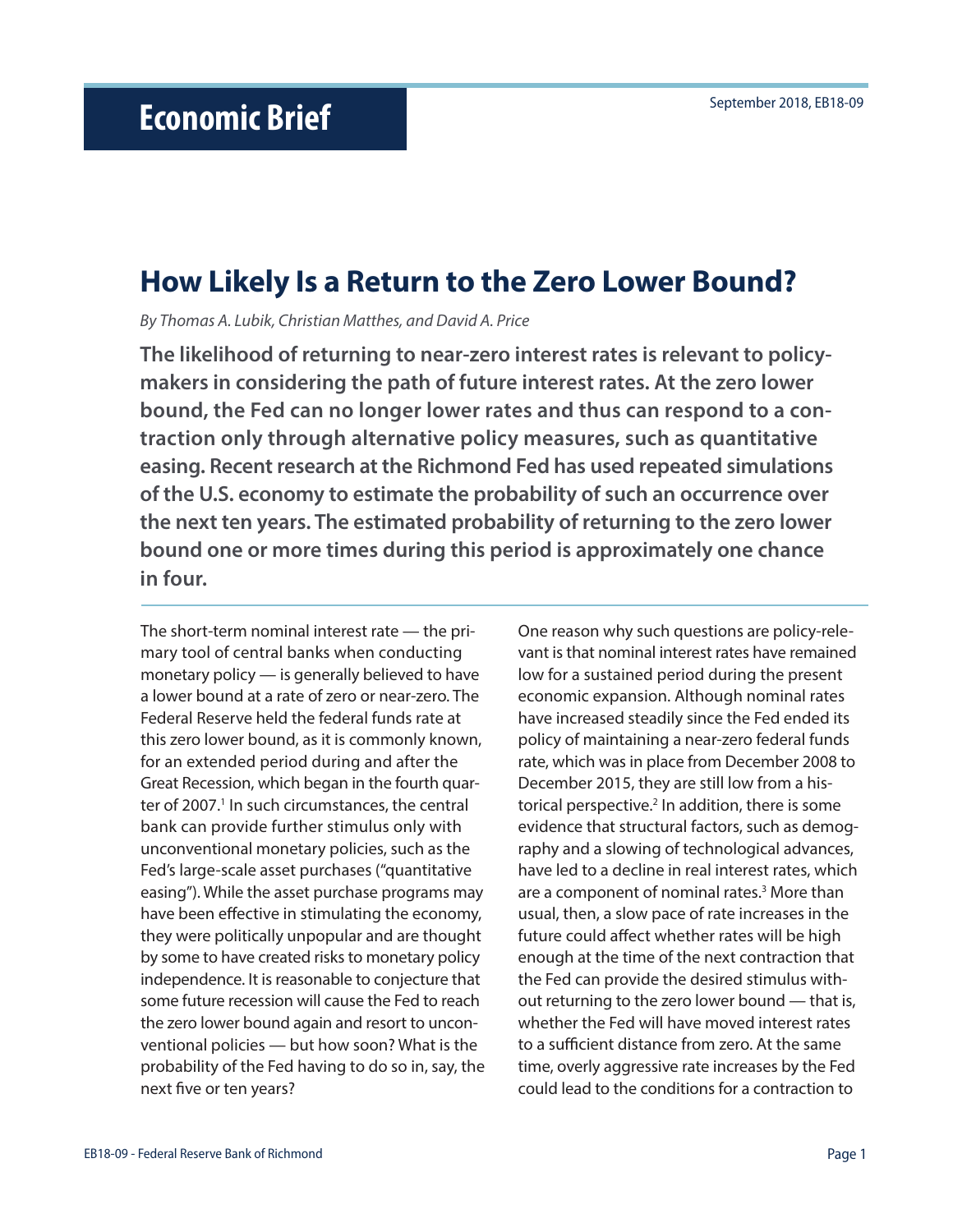occur in the first place. Thus, to inform interest rate policy, it is desirable for policymakers to have an estimate of the likelihood of interest rates returning to the zero lower bound in coming years.

Two of the authors of this *Economic Brief*, Lubik and Matthes, have used an econometric forecasting model to estimate the probability of the federal funds rate reaching the zero lower bound in any given quarter from the third quarter of 2018 through the first quarter of 2028.<sup>4</sup> On the basis of historical patterns captured with this model, they estimate that the probability is initially close to zero and increases over time to a little more than 15 percent in 2028. Cumulatively, the probability of reaching the zero lower bound sometime over the ten-year period is one chance in four. (See Figure 1.)

## **Generating the Interest Rate Simulations**

The researchers employed a model of the U.S. economy that they developed for forecasting and policy analysis and which is used at the Richmond Fed to develop the Bank's national economic forecasts in connection with preparations for Federal Open

Market Committee meetings.<sup>5</sup> It is a vector autoregression (VAR) model, a type of model that does not require a detailed framework of economic theory to produce estimates. More specifically, it is a time-varying parameter VAR (TVP-VAR), a methodology that is exceptionally flexible in that it can handle nonlinear behavior in the data — for example, the responses of economic variables to changes in interest rates (as some of the variables behave differently than normal when rates are at or near zero).<sup>6</sup>

Another reason TVP-VARs have proved useful for forecasting is that they allow researchers to distinguish between structural or long-lasting changes in the economy and shorter-term fluctuations that are driven by changes in the volatility of shocks hitting the economy. The main drawback of TVP-VARs is that the degree of uncertainty in their forecasts is generally higher.

Lubik and Matthes began by estimating the TVP-VAR model over the full sample from 1961 to 2018 for quarterly data on real GDP, inflation (personal consumption expenditures inflation), and the federal

**Figure 1: Probability that the Federal Funds Rate Will Return to the Zero Lower Bound** Figure 1: Probability that the Federal Funds Rate Will Return to the Zero



**Source:** Thomas A. Lubik and Christian Matthes, "How Likely Is the Zero Lower Bound?" Manuscript, August 2018. **Note:** Data end with the first quarter of 2028.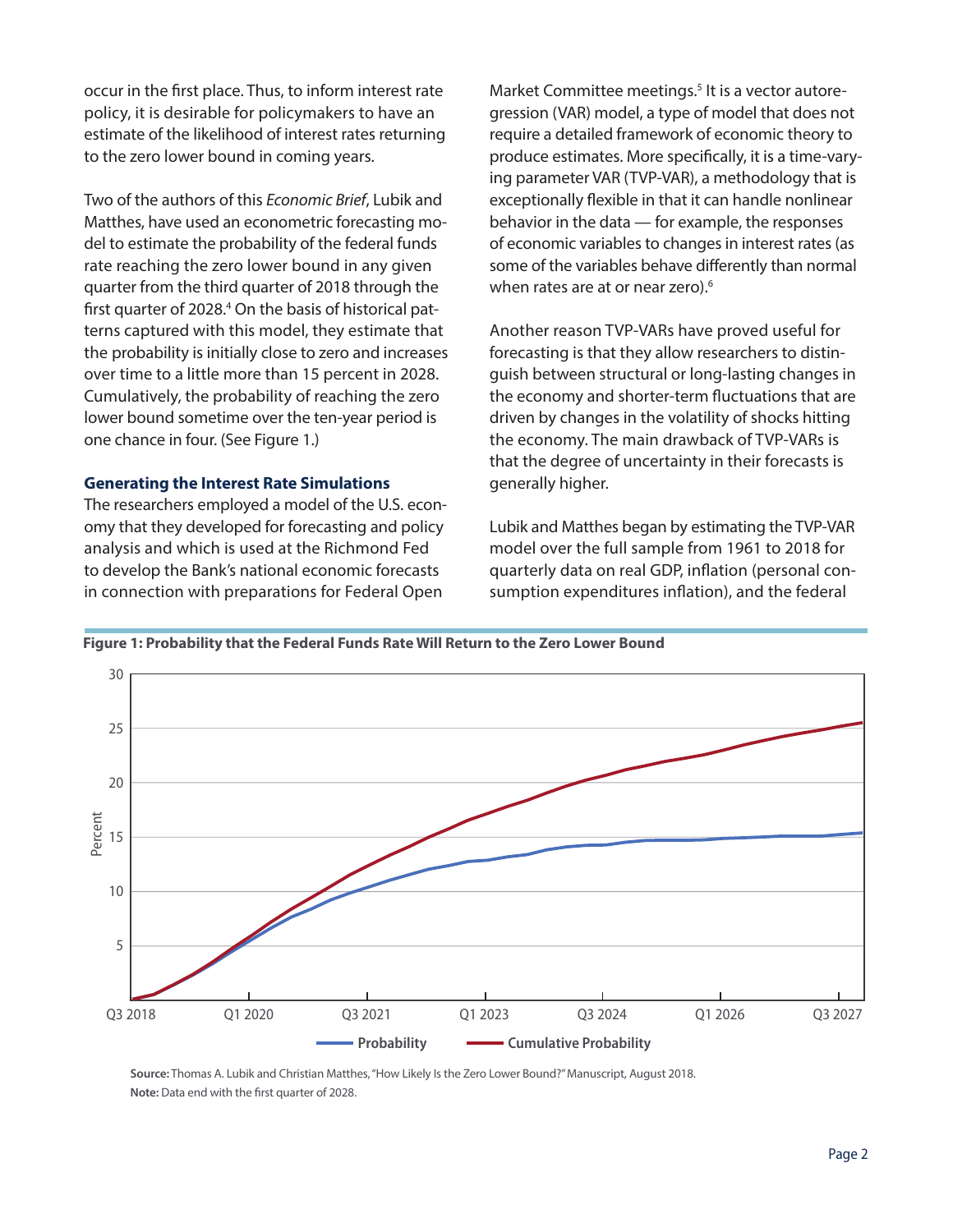funds rate. They then used the model's estimated coefficients to produce forecasts over a ten-year horizon. The researchers generated multiple simulations of the shocks hitting the economy over the ten-year period and recorded their effects on macroeconomic variables for each quarter. The result of this process was a distribution of likely outcomes for each quarter.

The researchers measured the probability of hitting the zero lower bound in two ways. First, they measured the probability that the federal funds rate forecast would be at or below zero in a given quarter. They did so by counting, for each quarter in the tenyear period, how many times the federal funds rate was at or below zero in that quarter in all the simulated trajectories and dividing by the total number of simulated trajectories. Second, for each quarter, they measured the cumulative share of simulated trajectories in which the federal funds rate reached the zero lower bound in or before that quarter.

The caveats that apply to any forecasting model apply to these zero-lower-bound probabilities, as well: namely, that the estimated model must be a good descriptor of the underlying data and that forecasts are freighted with greater uncertainty as the time horizon becomes longer.7

## **The Simulation Results**

Figure 1 shows both measures of zero-lower-bound probability, with the blue line representing the probability of hitting the zero lower bound in a given quarter and the red line representing the cumulative probability. As noted, the probability starts at essentially zero and gradually rises toward a long-run level of 15.4 percent. From a policymaker's perspective, this indicates that there is a 15.4 percent chance that the economy will be in a situation in 2028 where the federal funds rate is again constrained at zero, given the estimated historical patterns of shocks when extrapolated forward.

The cumulative probabilities show a similar pattern, starting virtually at zero and rising to a long-run level of 25.5 percent. In other words, by 2028, roughly onefourth of all forecasted trajectories of the federal funds rate hit the zero lower bound at least once.

Estimates of zero-lower-bound probabilities, as discussed in this article, are useful tools for policymakers to consider in assessing the likelihood that the key policy rate for the Fed will reach an effective floor, in which case the Fed may conclude that it must resort to unconventional policy measures again, as it did in the aftermath of the Great Recession. $8\blacksquare$ 

Thomas A. Lubik is a senior advisor, Christian Matthes is a senior economist, and David A. Price is senior editor in the Research Department of the Federal Reserve Bank of Richmond.

## **Endnotes**

- <sup>1</sup> The experience of other major central banks, such as the European Central Bank and the Bank of Japan, shows that the effective lower bound on nominal interest rates can be less than zero — in other words, monetary policy may be able to achieve negative interest rates. See Tim Sablik, "Subzero [Interest](https://www.richmondfed.org/publications/research/econ_focus/2016/q1/federal_reserve)," *Econ Focus*, First Quarter 2016, p. 3–5. It is generally believed, however, that the Fed would be unlikely to consider negative policy rates and thus that the effective lower bound is zero in the United States.
- The history of the FOMC's target federal funds rate or range since 2003 is set out on the Board of Governors of the Federal Reserve System website at [https://www.federalreserve.gov/](https://www.federalreserve.gov/monetarypolicy/openmarket.htm) [monetarypolicy/openmarket.htm.](https://www.federalreserve.gov/monetarypolicy/openmarket.htm) Data for additional years back to 1990 are available at [https://www.federalreserve.gov/](https://www.federalreserve.gov/monetarypolicy/openmarket_archive.htm) [monetarypolicy/openmarket\\_archive.htm](https://www.federalreserve.gov/monetarypolicy/openmarket_archive.htm).
- <sup>3</sup> Kathryn Holston, Thomas Laubach, and John C. Williams, "[Measuring the Natural Rate of Interest: International Trends](http://dx.doi.org/10.1016/j.jinteco.2017.01.004)  [and Determinants](http://dx.doi.org/10.1016/j.jinteco.2017.01.004)," *Journal of International Economics*, May 2017, vol. 108, supp. 1, pp. S59–S75; Thomas A. Lubik and Christian Matthes, "[Calculating the Natural Rate of Interest: A](https://www.richmondfed.org/publications/research/economic_brief/2015/eb_15-10)  [Comparison of Two Alternative Approaches,](https://www.richmondfed.org/publications/research/economic_brief/2015/eb_15-10)" Federal Reserve Bank of Richmond *Economic Brief* No. 15-10, October 2015.
- 4 Thomas A. Lubik and Christian Matthes, "How Likely Is the Zero Lower Bound?" Manuscript, August 2018.
- <sup>5</sup> Thomas A. Lubik and Christian Matthes, "[Time-Varying Param](https://www.richmondfed.org/publications/research/economic_quarterly/2015/q4/lubik)eter Vector Autoregressions: Specification, Estimation, and an [Application](https://www.richmondfed.org/publications/research/economic_quarterly/2015/q4/lubik)," *Economic Quarterly*, Fourth Quarter 2015, vol. 101, no. 4, pp. 323–352.
- 6 Thomas A. Lubik, Christian Matthes, and Andrew Owens, "[Beveridge Curve Shifts and Time-Varying Parameter VARs,](https://www.richmondfed.org/publications/research/economic_quarterly/2016/q3/matthes)" *Economic Quarterly*, Third Quarter 2016, vol. 102, no. 3, pp. 197–223; Fabio Canova, Filippo Ferroni, and Christian Matthes, ["Approximating Time Varying Structural Models with Time](https://www.richmondfed.org/publications/research/working_papers/2015/wp_15-10)  [Invariant Structures,](https://www.richmondfed.org/publications/research/working_papers/2015/wp_15-10)" Federal Reserve Bank of Richmond Working Paper No. 15-10, September 2015.
- 7 Lubik and Matthes validated the model with an out-of-sample exercise, which is detailed in Lubik and Matthes (2018).
- <sup>8</sup> Perhaps the closest prior research is Hess Chung, Jean-Philippe Laforte, David Reifschneider, and John C. Williams, "Have We